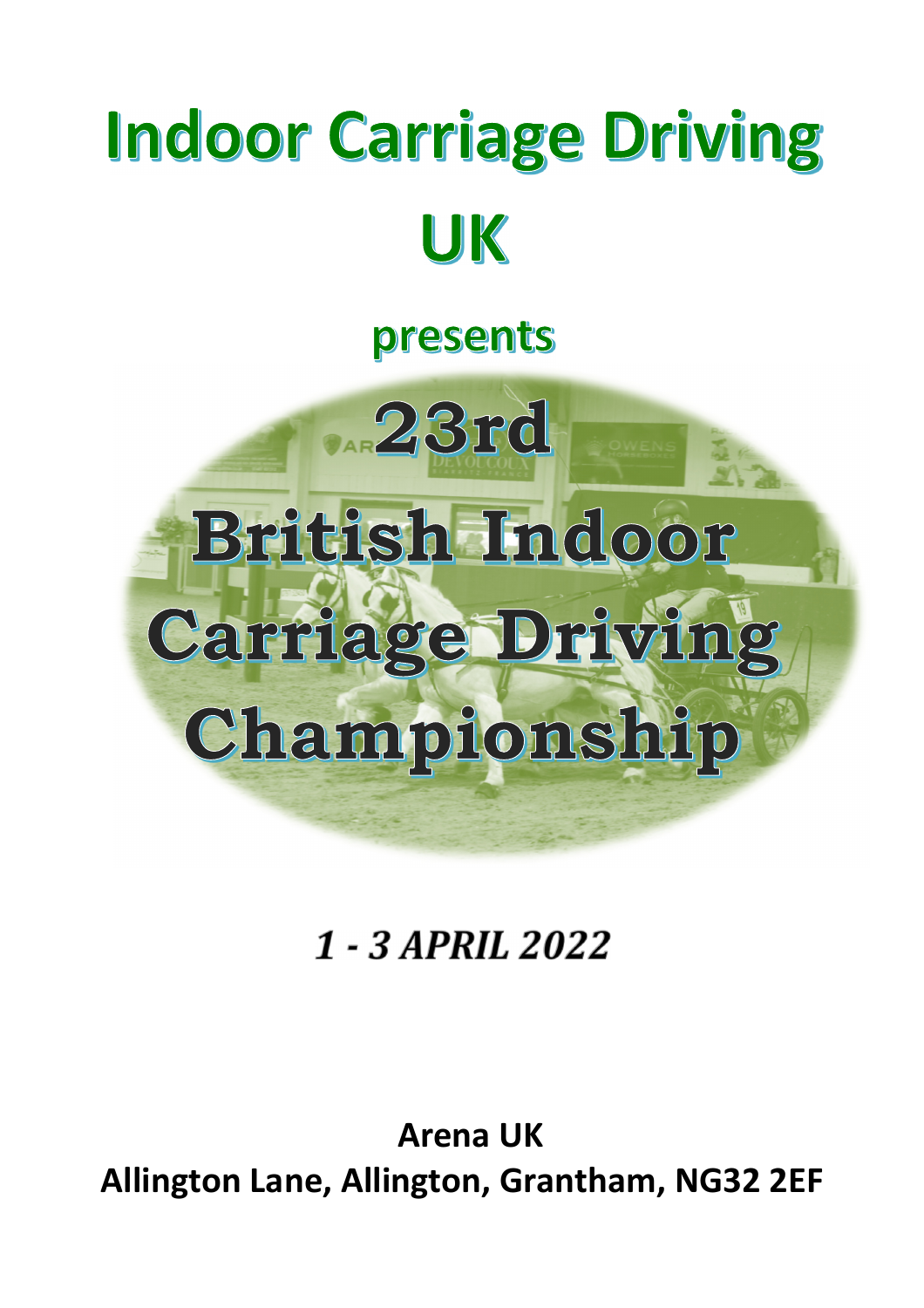# **Congratulations to all our qualifying drivers!**

Welcome to the start of your adventure at the 23rd British Indoor Carriage Driving Championship.

#### **Championship Officials**

| President                      | Richard (Dick) Carey                              |
|--------------------------------|---------------------------------------------------|
| Chair                          | Julia Crockford                                   |
| Secretary & Organiser          | Rita Bundock                                      |
| President of Jury (POJ)        | Sheila Petitpierre                                |
| Jury                           | Dick Carey - Julia Crockford - Sheila Petitpierre |
| <b>Safety Officer</b>          | Rob Sims                                          |
| <b>Safe Guarding</b>           | <b>Anne Chambers</b>                              |
| Course designer/builder        | Tony Petitpierre                                  |
| <b>Scorers</b>                 | Tom Petitpierre - Julia Crockford - Katy Stewart  |
| <b>Score Programmer</b>        | Mike Watts                                        |
| Commentators                   | Nigel Pullen. - Rob Sims                          |
| <b>FEI</b> Stewards            | Jeannie Lane - Katy Stewart                       |
| <b>Volunteers Co-Ordinator</b> | Kayti Harvey                                      |
| <b>Public Relations</b>        | Fiona Powell                                      |
| Medical Technician             | Ian Taylor (Airshowsafety.com)                    |

#### **Championship Judges**

| Paces: | Val Hall      | Precision: | Caroline Douglas |
|--------|---------------|------------|------------------|
| Paces: | Julie Tomasik | Precision: | Jackie Durkin    |
| Cones  | Jeannie Lane  | Scoring:   | Val Eyres        |

#### **Championship Classes**

| Novice Single Pony       | Novice Single Horse                                                                         | Novice Junior |
|--------------------------|---------------------------------------------------------------------------------------------|---------------|
| Intermediate Single Pony | Intermediate Single Horse                                                                   |               |
| Open Single Pony         | Open Single Horse                                                                           |               |
| Pony Pair                | Pony Tandem                                                                                 | Pony Team     |
| <b>Small Pony Single</b> | <b>Small Pony Pair</b>                                                                      | Veteran       |
|                          | NOTE: The organisers retain the right to divide or amalgamate classes if entries so warrant |               |

#### **Our grateful thanks to all our Sponsors**

*Without our Sponsors the Championships would struggle, please support them whenever you can!* 

A1 Events - Ansons Solicitors - Baileys Horse Feeds - Bennington Carriages Berners Dental Practice - Carriagehouse Insurance - East Anglia ICD Jack in a Box Driving Equipment - Jeni Longley - Norfolk ICD Revolution Carriages - Sarah Owlett- Shepway Harness Club Swingletree Photography - Team Rumble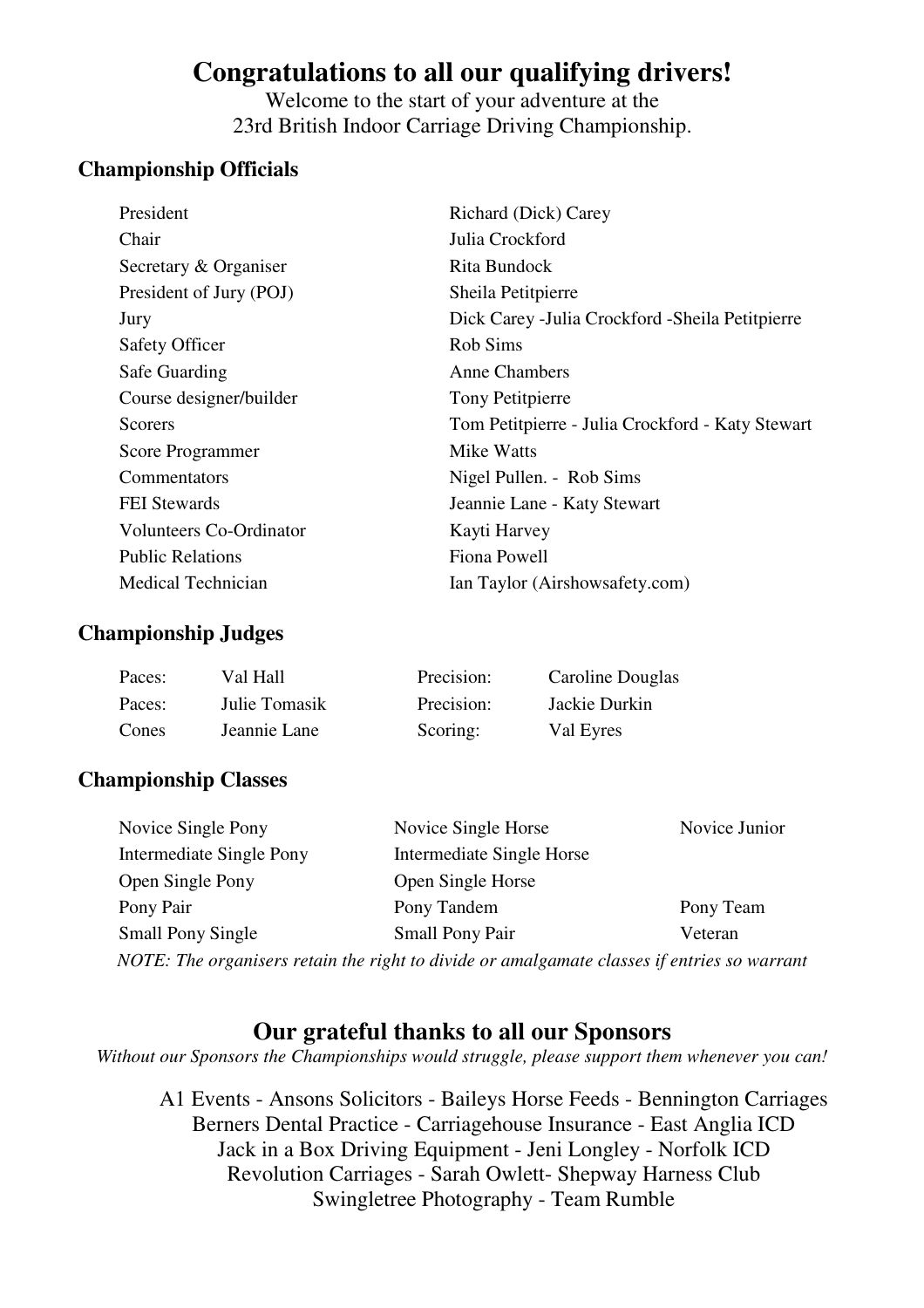#### **Awards**

#### **ICD UK Trophy and Sash to all class Champions**

Rosettes to sixth place in all classes for Driver & Backstepper Commemorative Rosettes to all competitors Presentation of Awards - Rosettes will take place on the conclusion of each class.

| Supreme Champion                                          | The Dick Carey Trophy - Presented by Mr. R.G Carey (Wheelwright)<br>The Supreme Champion will come from the Open Classes         |
|-----------------------------------------------------------|----------------------------------------------------------------------------------------------------------------------------------|
| <b>Overall Best P&amp;P score</b>                         | The Barry & Leonie Marshall Memorial P&P Trophy. Presented by<br>ICD UK.                                                         |
| <b>Champion Open Pony</b>                                 | The Lynn Harrington Memorial Trophy - Presented in memory of<br>Lynn Harrington.                                                 |
| <b>Champion Open Horse</b>                                | The Henry of Stowell Perpetual Challenge Trophy - Presented by Mr.<br>& Mrs. P. Nadin                                            |
| <b>Champion Pony Pair</b>                                 | Pony Pair Trophy - Presented in memory of Snowy Cleaver.                                                                         |
| <b>Champion Pony Tandem</b>                               | Carey Tandem Cup - Presented by Richard Carey                                                                                    |
| Champion Intermediate Horse<br>Champion Intermediate Pony | Intermediate Horse & Intermediate Pony Trophies - Presented by<br>Swingletree Photography                                        |
| <b>Champion Novice Horse</b>                              | Bradbourne Novice Horse Shield - Presented by Bradbourne D C                                                                     |
| <b>Supreme Champion Small Pony</b>                        | Small Pony Supreme Champion Trophy and sash<br>Presented by Sycamore Carriages in Memory of Janet Sycamore.                      |
| Champion Small Single Pony &<br><b>Small Pony Pair</b>    | Small Single Pony & Small Pony Pair Champion Trophies<br>Presented by Mr. & Mrs. J Liles                                         |
| <b>Champion Junior Novice</b>                             | Junior Driver Trophy Amber Cup - Presented by Sarah Owlett                                                                       |
| <b>Champion Veteran</b>                                   | <b>Veteran Champion Trophy</b>                                                                                                   |
| Best Small Pony P&P                                       | Rosette - Presented by Maria Keady                                                                                               |
| Best P&P on Friday                                        | P&P Shield - Presented by Carriagehouse Insurance                                                                                |
| Best P&P on Saturday                                      | JAKTAK Shield - Presented by Ginny Ashford                                                                                       |
| Fastest obstacle score in open<br>pony                    | Hartspur Trojan Perpetual Cup - Competitor with fastest combined<br>obstacle score in open pony class - Presented by Katie Eyres |

Bailey's Horse Feeds vouchers presented to the Supreme and Reserve Supreme Champions Bailey's Horse Feeds vouchers presented to the Small Pony Supreme and Reserve Supreme Champions Bailey's Horse Feeds vouchers presented for the Best P&P on Friday and Saturday.

**We would also like to thank all of our organisers, officials, and helpers. Without their willingness to freely give up their time, before, during and after the event, we would not be able to hold these championships.** 

**We politely request that all competitors and their teams thank our team at every opportunity, each one is very important to the safe and efficient running of the event.**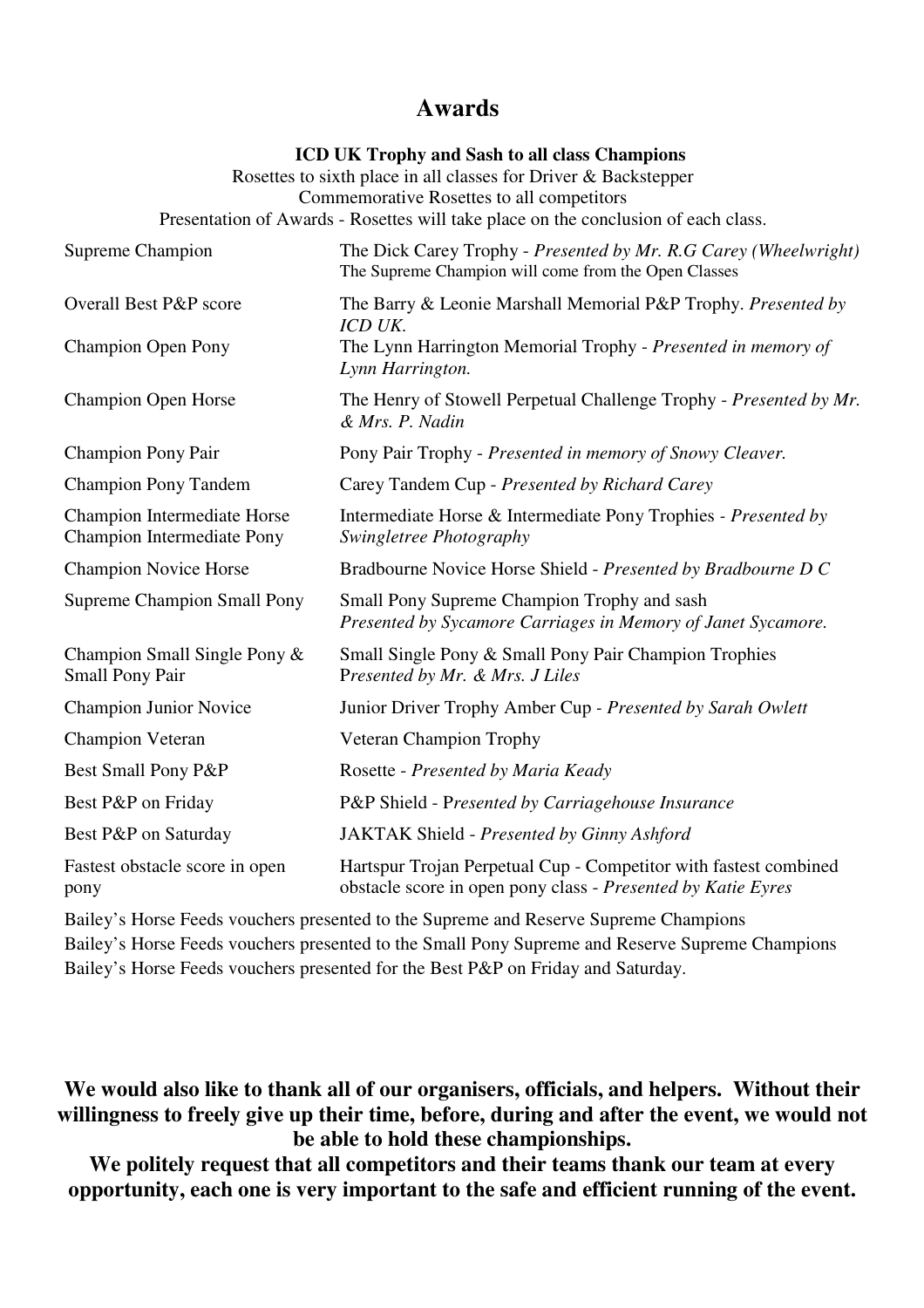# **Provisional Programme**

*NOTE: All times are approximate and subject to change. Class order to be determined.*

|           | Thursday 31 <sup>st</sup> March                                            |
|-----------|----------------------------------------------------------------------------|
| $1.00$ pm | Stables open                                                               |
|           | Please do not arrive on Wednesday unless arranged in advance with Arena UK |
|           |                                                                            |

| <b>Friday 1st April</b> |                             |                                                                                  |  |
|-------------------------|-----------------------------|----------------------------------------------------------------------------------|--|
|                         | Arena $2 & 3$               | Precision & Paces<br>Intermediate Singles - Open Singles - Pair - Tandem - Teams |  |
| $8.30$ am               | Arena 1                     | Cones<br>To be driven directly after P&P test                                    |  |
|                         | Indoor Arena                | Obstacles open for walking                                                       |  |
| 1.30 <sub>pm</sub>      | <b>Indoor Arena</b>         | Obstacles $1 & 2$<br>Intermediate Singles - Open Singles - Pair - Tandem - Teams |  |
| 6:30 <sub>pm</sub>      | Indoor Arena                | Obstacles re-designed for next day                                               |  |
| 7.00 <sub>pm</sub>      | <b>Indoor Arena Gallery</b> | <b>Annual General Meeting</b><br><b>Followed by Regional Organisers Meeting</b>  |  |

| <b>Saturday 2nd April</b> |               |                                                                                                                  |  |
|---------------------------|---------------|------------------------------------------------------------------------------------------------------------------|--|
|                           | Arena $2 & 3$ | Precision & Paces<br>Novice Pony - Novice Horse - Novice Junior<br>Veteran - Small Pony Single - Small Pony Pair |  |
| 8.30am                    | Arena 1       | Cones<br>To be driven directly after P&P test                                                                    |  |
|                           | Indoor Arena  | Obstacles open for walking<br>Obstacles correct for ALL classes - Saturday & Sunday                              |  |
| 1.30 <sub>pm</sub>        | Indoor Arena  | Obstacles $3 & 4$<br>Intermediate Singles - Open Singles - Pair - Tandem - Teams                                 |  |
| $6:00 \text{pm}$          | Indoor Arena  | Presentation of Supreme Championship & other<br>Awards                                                           |  |
| 7:30 <sub>pm</sub>        | Indoor Arena  | Fun Dog Show & Wheelbarrow Challenge                                                                             |  |

| <b>Sunday 3rd April</b> |              |                                                                                                                 |  |
|-------------------------|--------------|-----------------------------------------------------------------------------------------------------------------|--|
| 8.30am                  | Indoor Arena | <b>Obstacles</b><br>Novice Horse – Novice Pony - Novice Junior<br>Veteran - Small Pony Single - Small Pony Pair |  |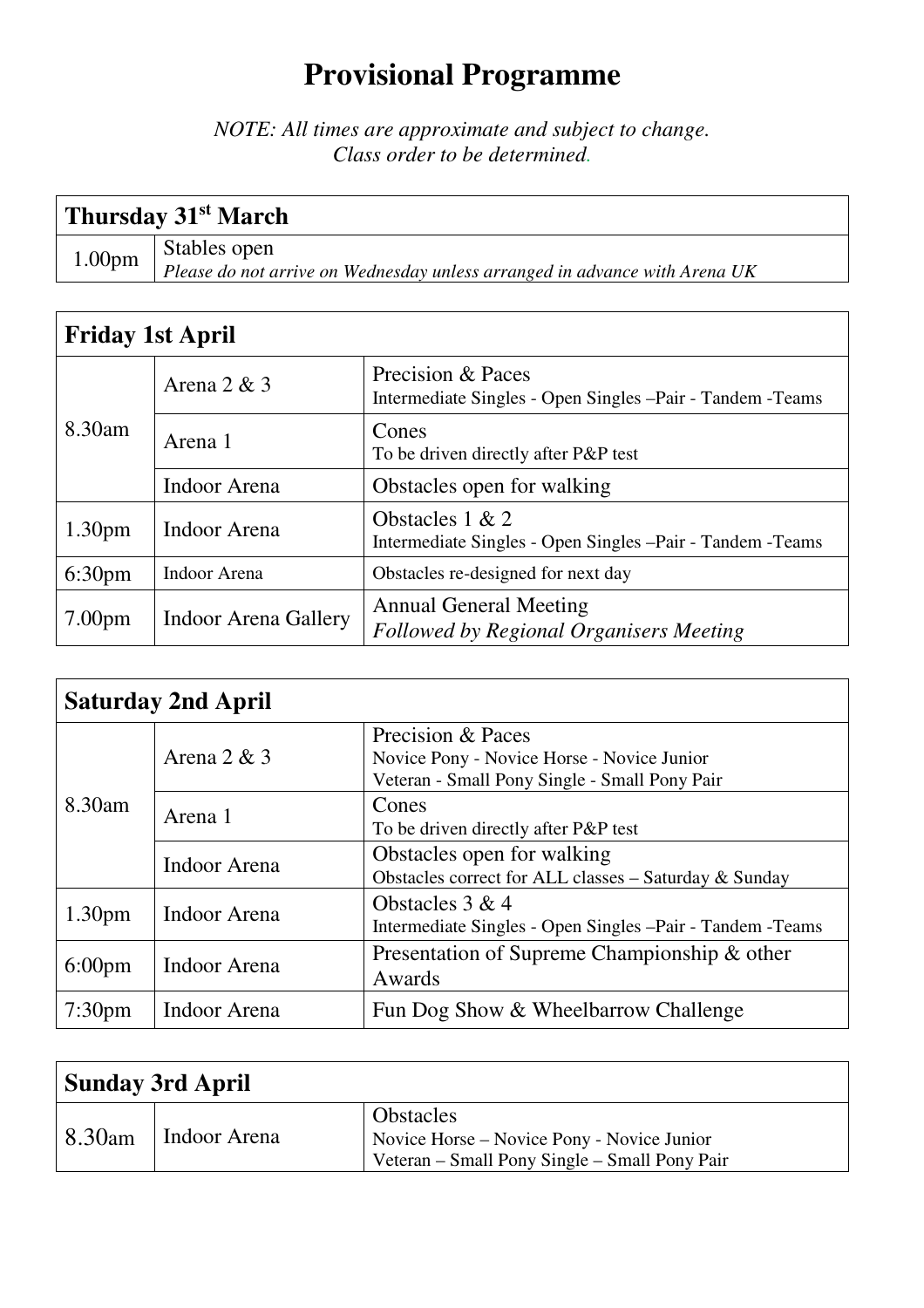# **ENTRY DETAILS**

#### **Championship Precision & Paces Tests**

| Indoor <i>Open</i> Test 2022          | Open<br><b>Singles</b>  | Intermediate<br>Singles | Pony Pair | Pony Tandem &<br><b>Teams</b>      |
|---------------------------------------|-------------------------|-------------------------|-----------|------------------------------------|
| Indoor <i>Novice</i> Test 2021 - 2022 | <b>Novice</b><br>Single | Novice Juniors          | Veteran   | <b>Small Pony</b><br>Single & Pair |

*NOTE: Young Drivers (under the age of 18 years) MUST wear body protectors during all phases* 

### Entries Close: **TUESDAY 22<sup>nd</sup> MARCH 2022**

Entry Fee for all classes: **£85.00** 

#### **ONLINE ENTRIES (PREFERRED):**

www.indoordriving.co.uk/finals.php - have your credit card, entry details & horse passport ready

#### **PAYMENT BY CHEQUE:**

Complete Entry Form available from: www.indoordriving.co.uk Cheques payable to: **ICD CHAMPIONSHIPS.**  Return your completed Entry Form & cheque to: ICD UK. 122 Spring Lane, Canterbury, Kent. CT1 1SH

*No refunds will be made after the closing date unless a Veterinary/Medical certificate is disclosed. Refunds for Online entries will be minus charges*

## **ARENA UK - INFORMATION**

The following are provided by Arena UK and **MUST** be booked directly with Arena UK and in advance of the Championships

- Stables
- Electrical Hook Up

To book go to: www.arenauk.com (near top of the page, click on 'Stables & Hookup') You will require card/payment details and vehicle registration/details to make the booking

Arena UK Overnight Stabling Charges:

| One night    | Per stable | £30.00 |
|--------------|------------|--------|
| Two nights   | Per stable | £50.00 |
| Three nights | Per stable | £65.00 |

#### **STABLING & USE OF VENUE:**

These are Arena UK's rules which are for everyone's safety and welfare of the horses.

- ALL vehicles MUST be parked within the designated parking area. This will be strictly enforced, anyone taking advantage will be asked to leave the showground.
- You MUST report to the Stable Manager upon arrival BEFORE parking up or you may be asked to move to another position.
- Caravans/living area on horse boxes MUST have up-to-date FIRE EXTINGUISHERS on board and easily accessible.
- NO HORSE/PONY MAY BE TIED TO A LORRY/TRAILER AND LEFT UNATTENDED
- NO HORSE/PONY MAY BE LEFT INSIDE A LORRY/TRAILER OVER NIGHT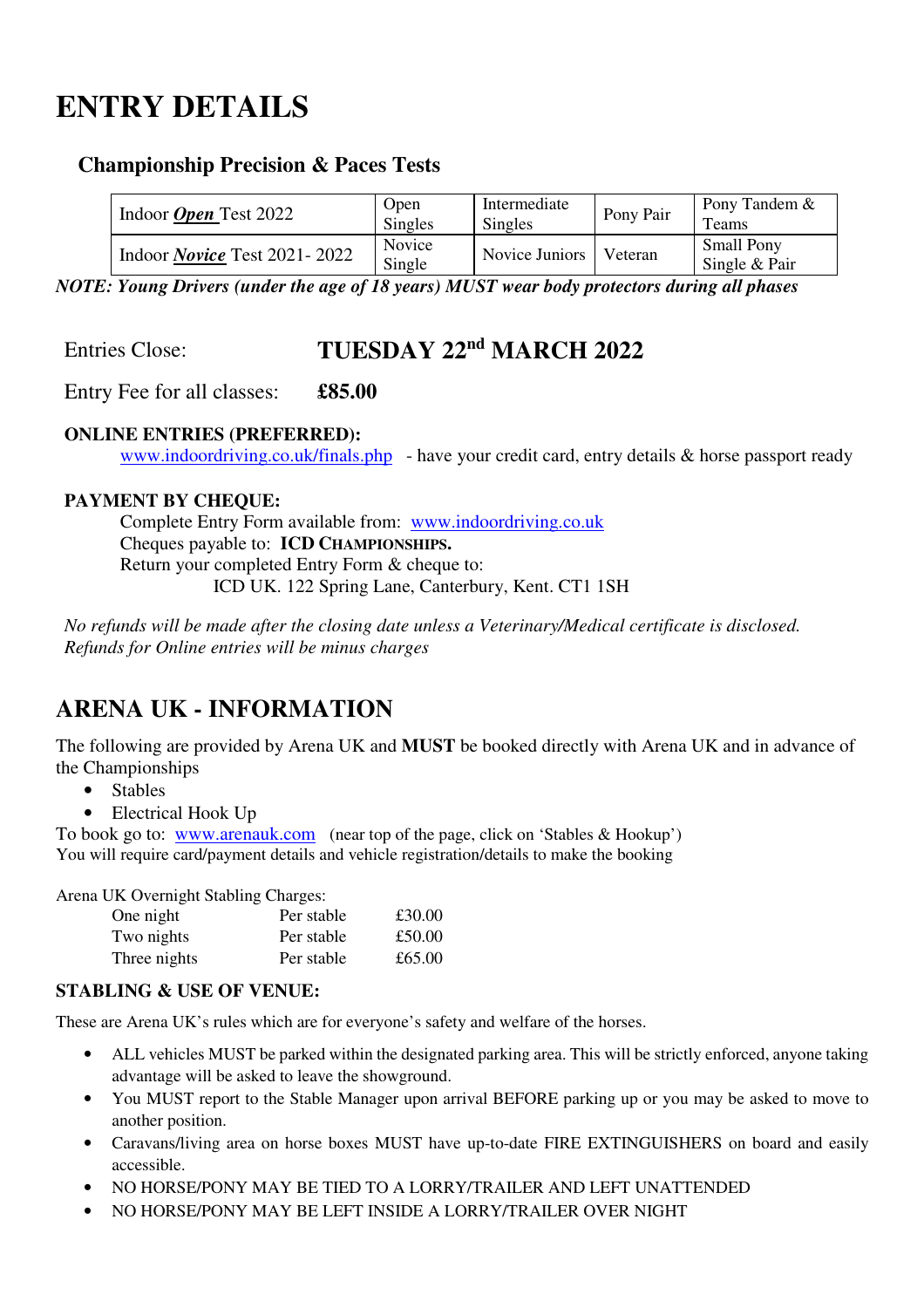#### **Arena UK stables**

- A good number of stables are available for all competitor requirements.
- $\pounds$ 10 clean box deposit will be required on arrival which will be refunded if the stable is left in a clean state as found on arrival.
- One stable must be booked for each horse and ponies over 11 hands
- Two small ponies may share one stable, provided they are 11 hands or under and *normally live together* and their welfare is not compromised.
- Stables will be available from THURSDAY unless otherwise previously arranged with Arena UK.
- On arrival, please park in main parking area; do not off load until you have checked in with the Stable Manager.
- Please put your horse in the stable you are allocated only.
- WOOD SHAVING ONLY to be used in the stables. NO OTHER TYPE OF BEDDING on site please.
- Clear your beds to the muckheap only and put rubbish/litter in bins provided.
- NO SMOKING within the stabling complex at any time.

#### **Portable / Side stabling**

- Portable / Side Stabling is permitted **only if it is purpose-built**, secure, and attached to a horsebox or trailer.
- Rubber matting only to be used, no shavings/paper/straw etc., to be used.
- Electric fencing, pens, gazebos, hurdles and any forms of corral are NOT permitted

#### **ELECTRIC HOOKUP POINTS:**

- £25 **per night** and is bookable online with Arena UK
- must be booked in advance
- **Only one vehicle per hook up.** One EHU point and two lead take offs are NOT permitted.

### **ICD UK - INFORMATION**

#### **SECURITY OF PERSONAL EQUIPMENT**

Recently there have been high profile reports of tack and other items going missing at many shows & events at various venues and showgrounds. It is possible that we could also have uninvited guests looking for items, therefore it is important that everyone is aware and takes responsibility for the security and safety of their personal items and equipment.

- Ensure that all equipment is secure before leaving your lorry/trailer/caravan, this includes carriages, harness, whips, etc. including when competing.
- Arena UK or ICD will NOT be held responsible for any losses of any kind.
- Be vigilant at all times, stay safe and secure with ALL your equipment safely locked away and out of sight.
- Be aware that lorry tack lockers may use a 'universal key' meaning their security is limited
- **Challenge or report suspicious individuals in the lorry park to the Secretary immediately**

#### **HORSE WELFARE** is very important to ICD UK.

- FEI Stewards will be observing at all times.
- Please report any situation you are not comfortable with to the Secretary as soon as possible
- The Organisers reserve the right to disqualify any animal which is deemed not fit to compete or as a result of behaviour deemed inappropriate from any competitor or member of their team.

#### **EQUINE PASSPORTS**

- will be checked upon arrival or beforehand online
- Equine Flu vaccinations MUST be up to date and show the primary course of two vaccinations followed by the six-month booster then annually, meaning on or before the same date in the following year.
- A vaccination must not be within 7 days of the event.
- ICD advise, but do not insist, on a vaccination being given within 6 months.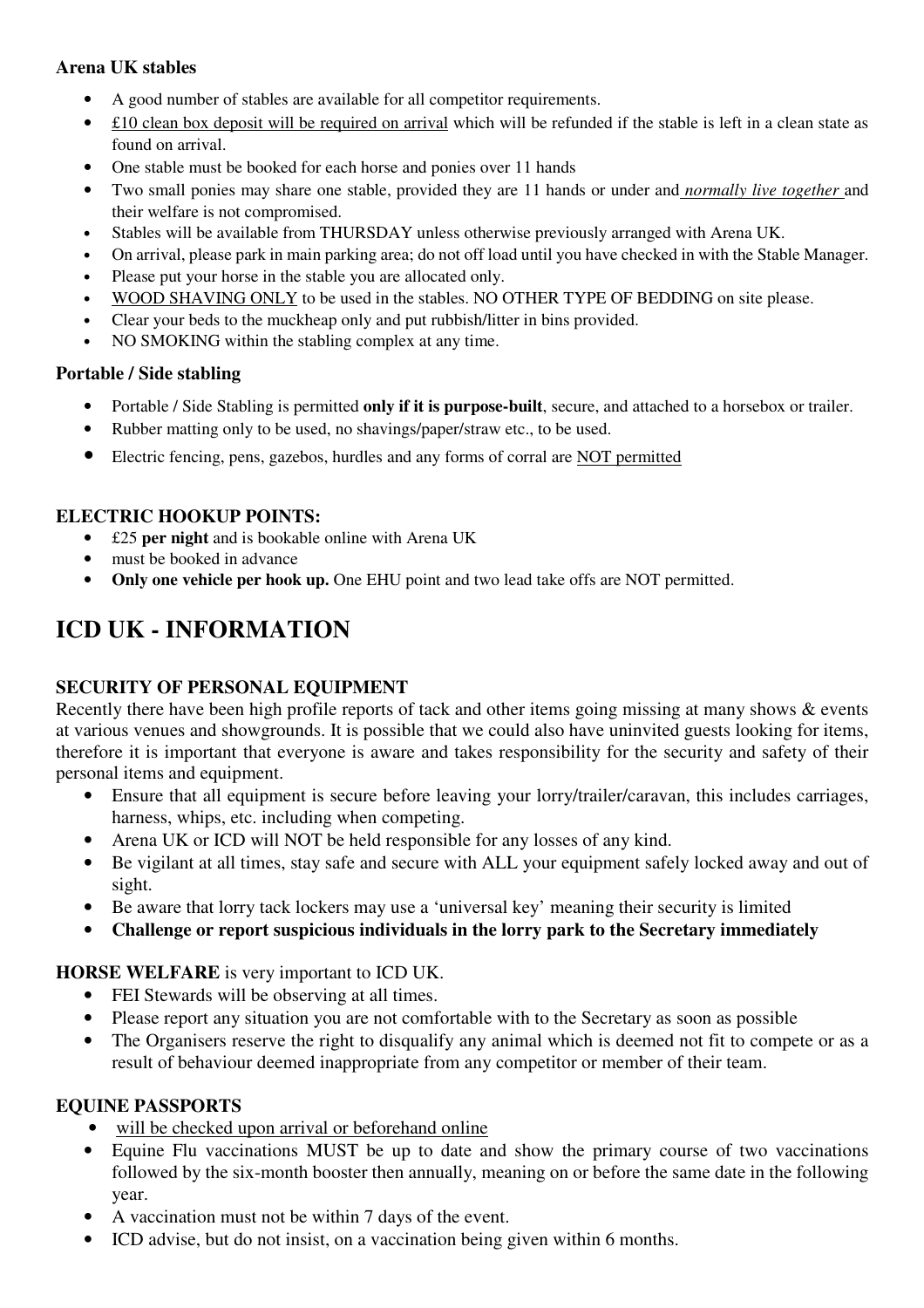#### **STALLIONS**

• Must wear a disk on their headcollar and bridle at all times stating they are a stallion

#### **SMALL PONIES**

- Must not exceed 112cm (11 hands).
- Ponies close to the height limit MUST produce a current height certificate OR letter from a Veterinary stating size.
- Small ponies are automatically entered into the Small Pony Championship classes

#### **DRESS**

- Smart Marathon Dress and equipment to be used throughout the competition.
- Body Protectors MUST be worn during the obstacle phase.
- Young Drivers (under the age of 18 years) MUST wear body protectors during all phases
- We strongly advise the use of under bridle headcollars.

#### **EXERCISING & WARMING UP**

- Observe the Horse Walk **One Way System** at ALL times for the safety of all concerned.
- NO trotting or cantering when using the Horse Walk between arenas
- Arena 1 large outdoor arena can be used for exercising when the competition is not in progress.
- Use of the Warm up area is limited to the 30 mins before the allotted start time for P&P and Obstacles
- No exercising/warm up in the indoor arenas allowed under any circumstances at any time.
- Please be considerate and courteous towards other turnouts when exercising or warming up.

**CONES AND OBSTACLES** may include a bridge or tunnel.

#### **THE CAFÉ AND LICENSED BAR**

- Open during the day, serving hot meals, tea, coffee etc.
- Bar meals & Bar available in the evenings.
- No food or drink may be taken from the lorry park into buildings or arenas

#### **TOILETS & SHOWERS**

• Available within the arena complex, including disabled facilities.

#### **DOGS**

- Dogs must be kept on a lead and under proper control at all times
- NO DOGS are allowed in the indoor arena whilst walking the obstacles.
- All dog mess to be removed immediately.

#### **It is a condition of entry that the showground and arena complex is left in a clean and tidy condition. ALL rubbish and litter to be placed in the bins & bags provided including in the Indoor Arena seating gallery.**

**DISCLAIMER OF LIABILITY** *Neither the Organizing Committee of the Indoor Carriage Driving UK, British Carriage Driving or any sponsors, landowner, agent, employee or representative of any of these bodies, save for the death or personal injury caused by the negligence of the organizers or any one of whom they are in law responsible, accepts any liability for any accident, loss, damage, injury or illness to horses, owners, drivers, grooms, spectators, land or any other persons or property whatsoever, whether caused by their negligence, breach of contract, or in any way whatsoever. The Organizers of this event take reasonable precautions to ensure the health and safety of everyone present. For this measure to be effective everyone must take all reasonable precautions to avoid and prevent accidents occurring and must obey the instructions of the organizers, officials and stewards.*